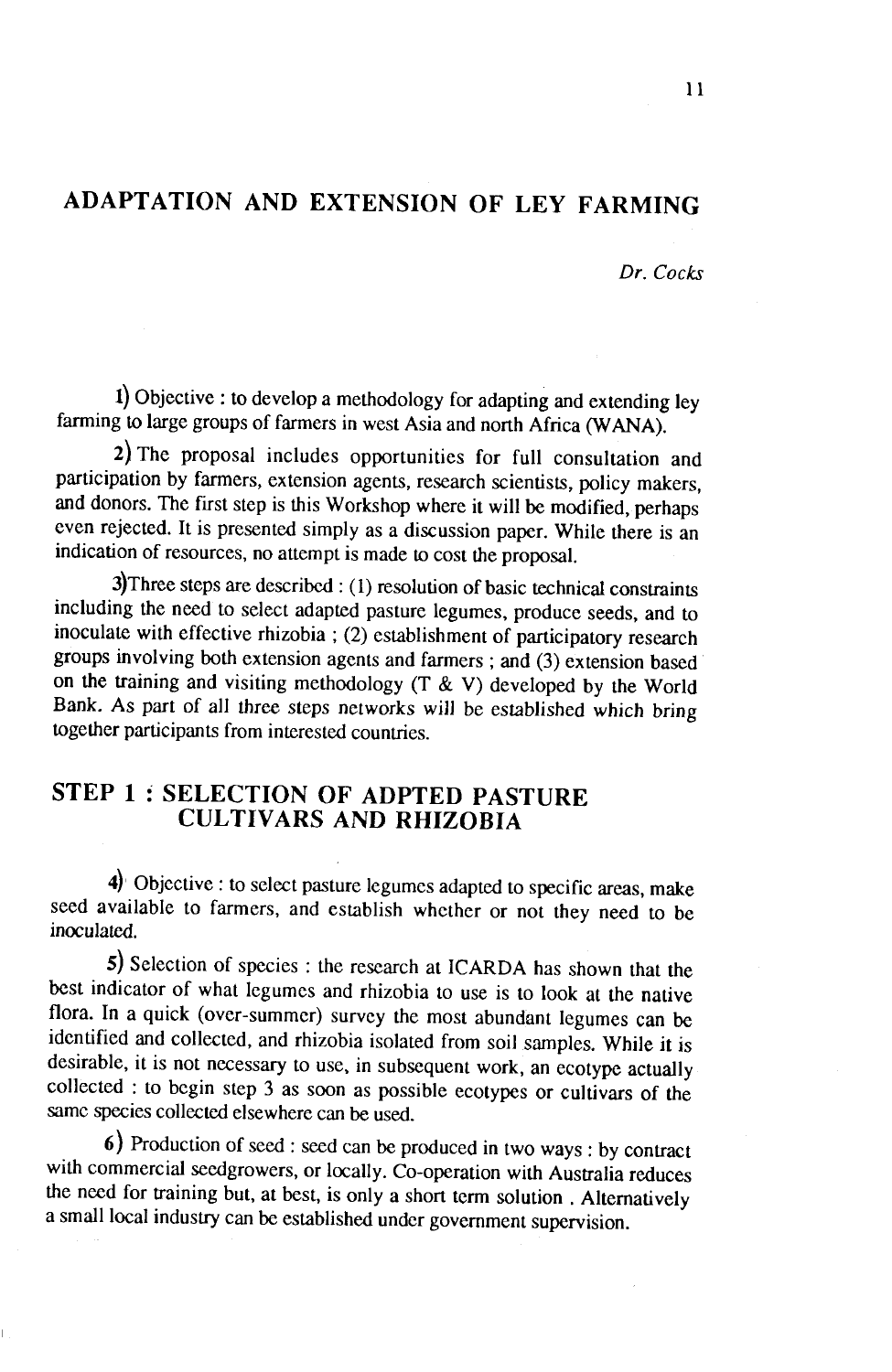7) Need to inoculate : simple experiments using locally collected and commercial rhizobia, can determine the need to inoculate. To gather the greatest possible amount of information it is preferable to conduct the experiments in networks.

E) Production of rhizobia : initially by ICARDA, bur during the life of the project national programmes will accept this responsibility.

#### STEP 2 : ESTABLISHMENT OF PARTICIPATORY RESEARCH GROUPS

9) Obiective : to test, adapt, and validate ley farming on farmers fields through consultation and joint experimentation with farmers.

10) Farmer participatory research (FPR) is modelled on rhe research at Tah in north Syria. It involves the selection of sites, collection of base data (by survey), establishment of pastures on farmers fields, management of the fields by farmers, and all-party discussions to pinpoint tie weaknesses in ley farming and to adapt the æchnology.

11) Extension agents will participate and ultimately lead the research. Field days are held to obtain criticism and to extend the research to wider audiences. FPR can also be used to train subject matter specialists and extension agents in ley farming technology.

12) Selection of sites : siæs should be chosen by participating farmers within guidelines : ownership of livestock and land, willingness to use at least I ha of I and in the research, and avoidance of strongly atypical farmers (eg large landholders in an area of predominantly small farms). In doing so the machinery used will be that normally available. Fences will not be erected.

13) Compensation : because of the risk there is a good case for renting land in the first year on the basis that it will be availlable for three years. Farmers should not be expected to bear the costs of catasrophic failures, and in the event of failure payment in kind should be allowed.

14) Networks should be established. It is a good idea for participating farmers to visit new areas to advise and encourage new farmers. International visits eg between Syria and Jordan- have proved worthwhile. On the broader scale there should be provision for technical people to meet frequently, both within and between countries.

15) Impact assessment : Should be after three years, and be based on biological, economic, and social data. It should be facilitated by closely monitoring the sites through all stages : yields, prices, changes in soil fertility, changes in farmers, attitudes, and so on.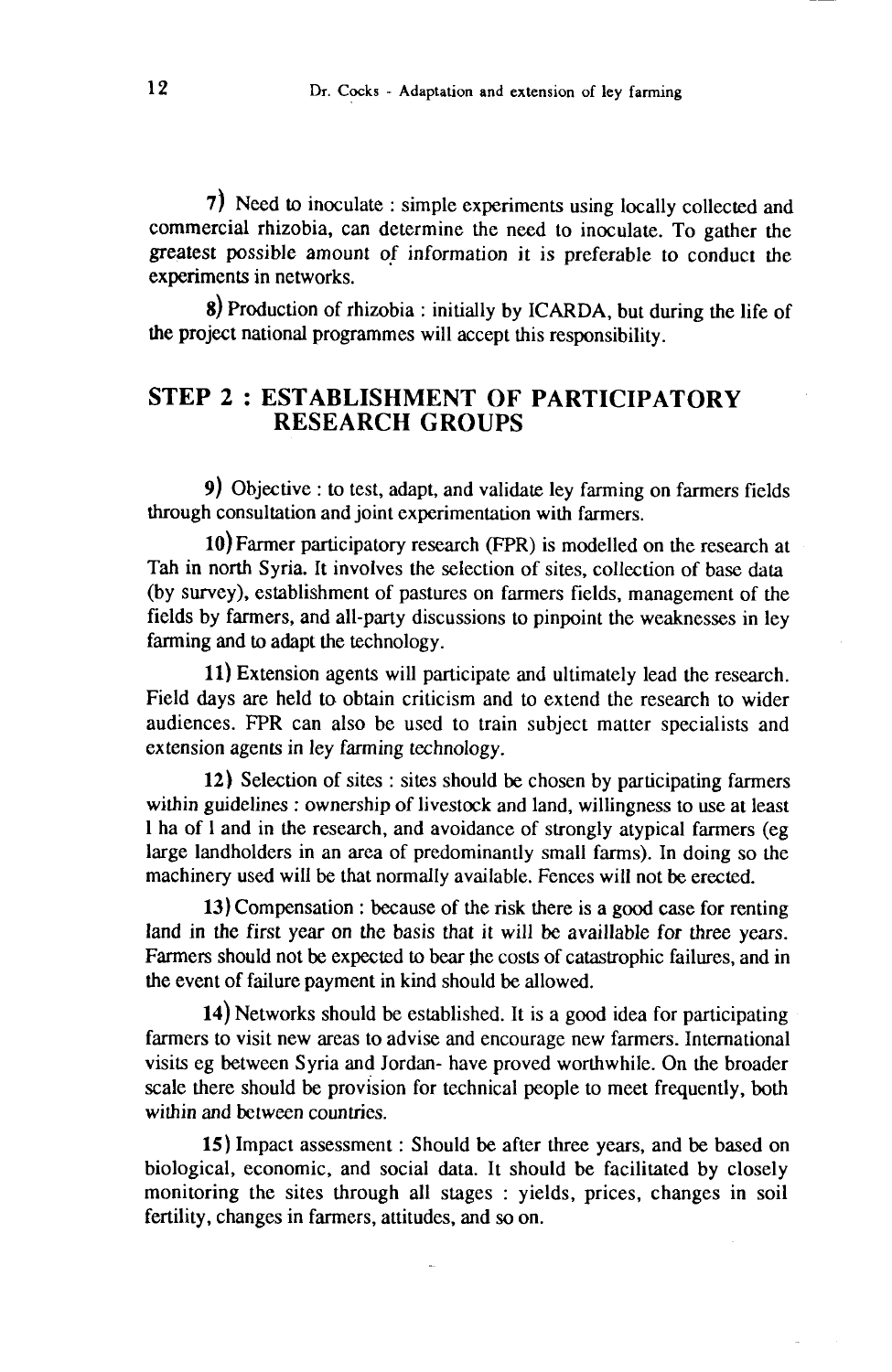# STEP  $3:$  TRAINING AND VISITING (T% V)

16) Objective : to extend the results of on-farm research to farming communities.

17) From the beginning of FpR the research can be used both to plan extension and to train extension agents and subject matter specialists. In this way farmer feed back be built-in to the project.

18) Training will, however, be needed in extension methodology, management of extension programmes, and in technical aspects of ley farming, An essential part of T & V is to increase the self confidence and knowledge of extension agents and subject matter specialists in order to enhance their leadership. ICARDA, using both in-country and headquarters training can take responsibility for technical training. Training in extension methodolog

19)Back-up : once extension proper begins it will need back-up from research scientists and subject matter specialists, and close supervision . For T & v to succed extension agents need technical, moral, and Lgistic suppon : that means a continuous flow of information, the feeling that what they are doing is important, and the means to do the work.<br>20) Farm visits should be planned in consultation with farm leaders in

the target areas. formal ways of meeting with farmers should be established and<br>the information obtained fed back to the extension supervisors. Above all, the<br>flow of information should proceed in two directions, both from

21) Scope of the project : areas representative of the Mediterranean littoral, inland, and high elevation areas are desirable - say Morocco, Syria, and Turkey, respectively. Within any country no more than 1000 farmers should be targetted in the first phase of the project.

22) Resources : since it is desirable for there to be international co-ordination, a managing agent, with project manager and training specialist extention agents are needed. If the option of in-country seed production is chosen a seed harvester and seed production specialist will be needed. Alternatively up to 30 tonnes of seed can be imported. Other items include

#### - Vehicles

- Extension hardware
- workshops and conferences
- travel between and within countries
- training expenses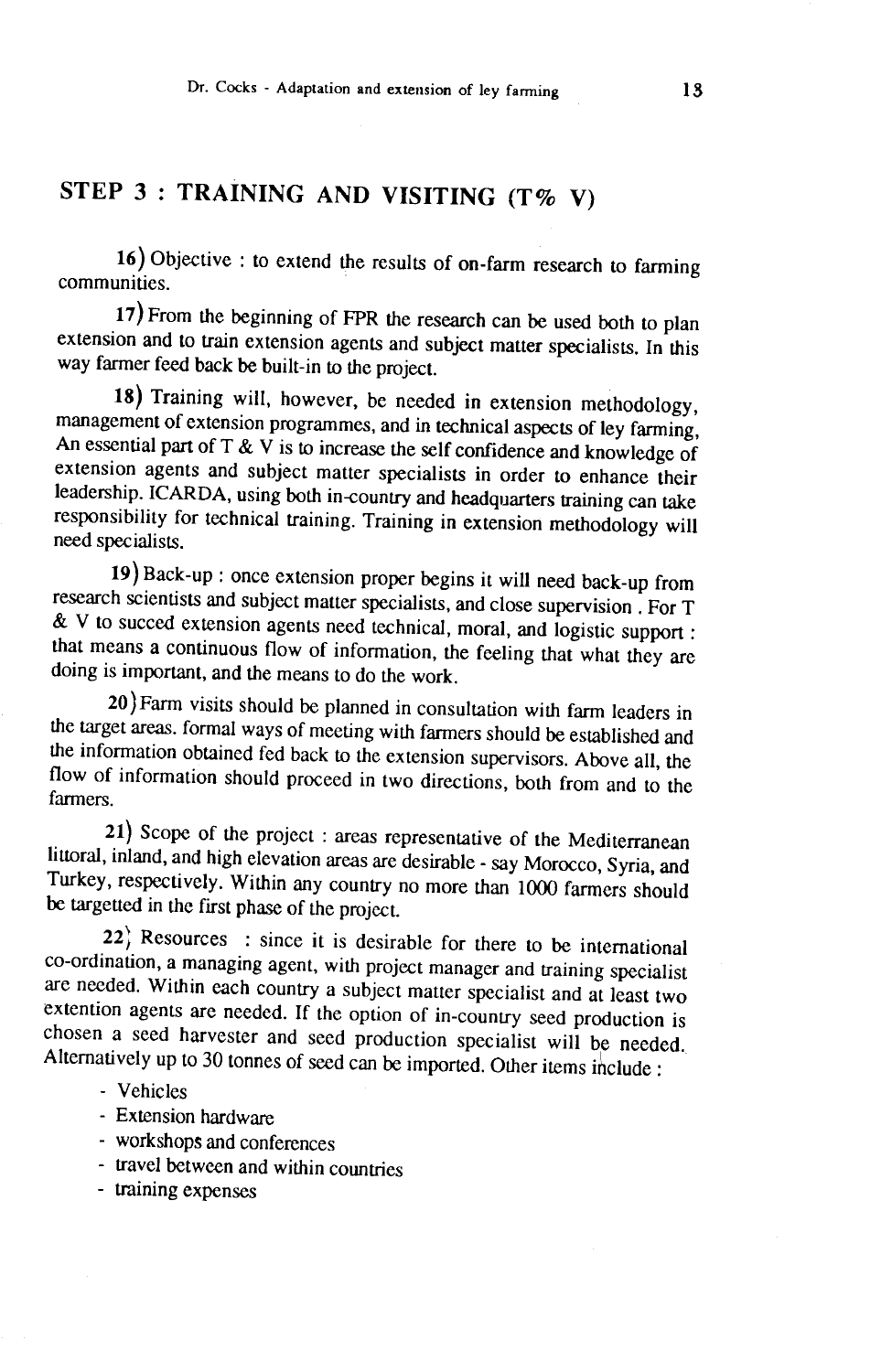#### SEQUENCES OF EVENTS

23) Year 1 : workshop to plan the project, selection of areas in which to work, survey of native legume flora and collection of seeds and rhizobia, need to inoculate experiments on farmers, fields, selection of pasture species, selection of on-farm sites, establishment of pastures on farmers fields, selection of extension agents and subject matter specialists, training both on farmers fields and in special courses, and aquisition of seed.

24) Year  $2$  : continued selection of cultivars and assessment of need to inoculate, field days on farmers, fields, selection of target areas for extension, continued training, and a workshop to discuss progress.

25)Year 3 : commence extension programme, continue on-farm research, continue training of extension agents, workshop to discuss progress.

26) Years 4 & 5 : continue the project as in year 3, assessment of the project at the end of year 5.

## SUGGESTED POINTS FOR DISCUSSION

 $27$ ) The following are points which the workshop may feel need discussion:

a What are the technical constraints, and what are research topics for on-station research ?

b - Is the FPR approach justified ?

c - Shouldd we use T & V ? What are the alternatives?

d - Do we need a managemcnt agent, and who should it be ?

 $e -$  What staff are required ?

f - What other resources are needed?

 $g$   $\overline{g}$  Is there enough consultation and what form should it take ?

h - Where should the training take place : eg ICARDA for technical aspects, who for extension and seed production ? What other training is needed?

 $i$  - Who should supervise the extension ?

 $j$   $\sim$  Which donor should we approach ? Should support be on a country basis, or should we seek support for the whole project ?

 $k$  - Should we begin with one country, or more than one ?

1 - What options (contract or local) should we choose for seed production ?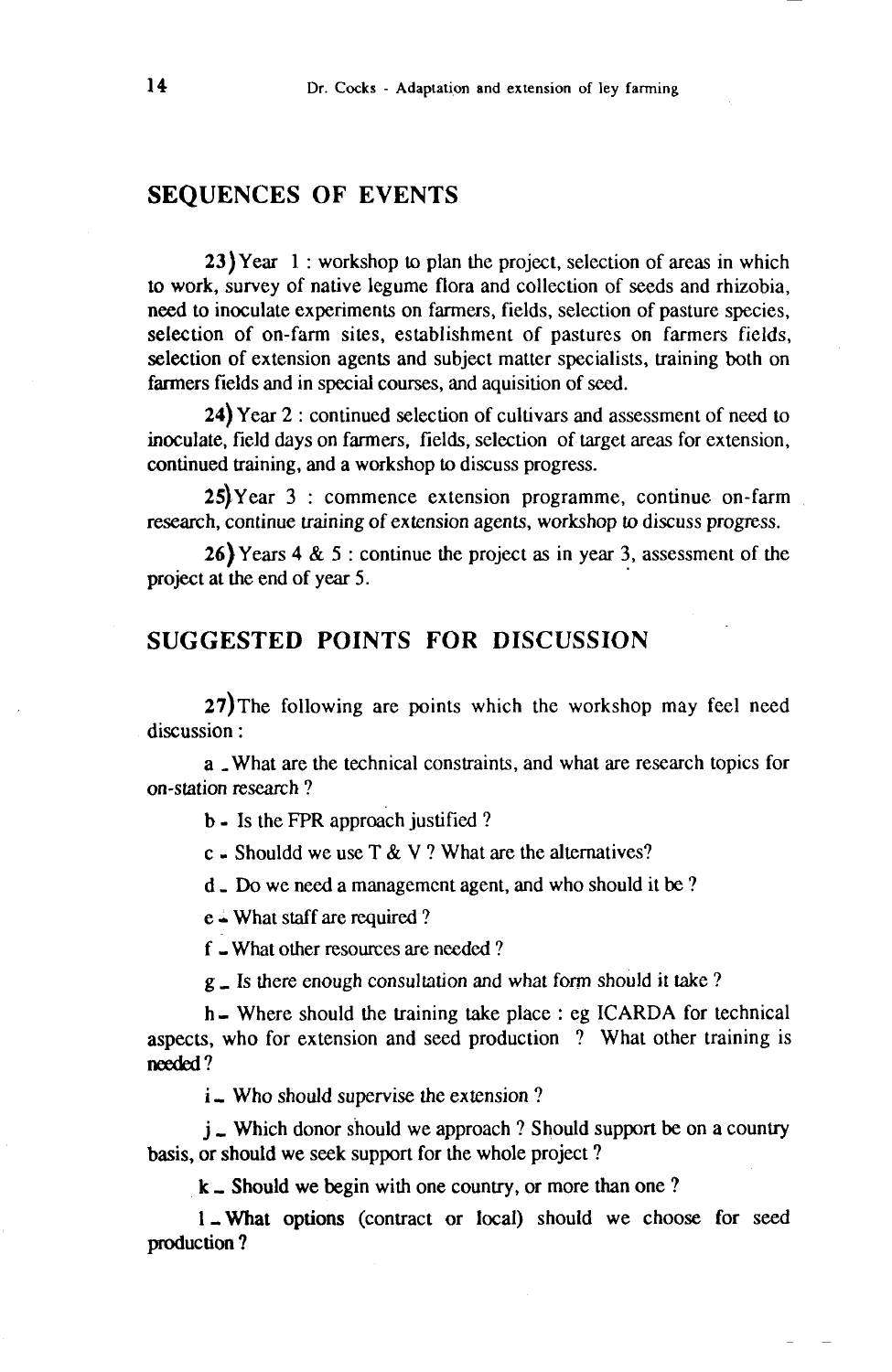# LIST OF PARTICIPANTS

|     | <b>NAME</b>      | <b>COUNTRY</b> | <b>SPONSOR</b> | <b>PRESENCE</b> |
|-----|------------------|----------------|----------------|-----------------|
| 1.  | Maatoughi, E.    | Algeria        | <b>ICARDA</b>  |                 |
| 2.  | Abdelguerfi,     | Algeria        | <b>ICARDA</b>  |                 |
| 3.  | Crawford, E.J.   | Australia      | <b>IBPGR</b>   |                 |
| 4.  | Halse, N.        | Australia      | <b>ICARDA</b>  |                 |
| 5.  | Webber, G.D.     | Australia      | <b>ICARDA</b>  |                 |
| 6.  | Francis, C.      | Australia      | <b>IBPGR</b>   |                 |
| 7.  | Toledo, J.       | <b>CIAT</b>    | <b>CIAT</b>    |                 |
| 8.  | Papastylianou, I | Cyprus         | <b>ICARDA</b>  |                 |
| 9.  | Riveros, F.      | <b>FAO</b>     | <b>FAO</b>     |                 |
| 10. | Ben-Ali, N       | <b>FAO</b>     | <b>FAO</b>     |                 |
| 11. | Prosperi, J.M.   | France         | <b>INRA</b>    |                 |
| 12. | Conesa, A.       | France         | <b>ICARDA</b>  | June 25         |
| 13. | Tabari, H.S.     | Iran           | <b>ICARDA</b>  |                 |
| 14. | Dashlibrown, N.  | Iran           | <b>ICARDA</b>  |                 |
| 15. | Piano, E.        | Italy          | <b>ICARDA</b>  |                 |
| 16. | Porceddu, E.     | Italy          | <b>ICARDA</b>  |                 |
| 17. | Salerno, R.      | Italy          | Italien Gov.   | June 25         |
| 18. | Falcinelli, M.   | <b>Italy</b>   | Univ. Perugia  |                 |
| 19. | Lorenzetti, F.   | <b>Italy</b>   | Univ. Perugia  |                 |
| 20. | Russi, L.        | Italy          | <b>ICARDA</b>  |                 |
| 21. | Nabulsi, H       | Jordan         | <b>ICARDA</b>  |                 |
| 22. | Reeve, R.        | Jordan         | <b>SAGRIC</b>  |                 |
| 23. | Turk, A.         | Jordan         | <b>ICARDA</b>  |                 |
| 24. | El-Ouachi, B     | Libya          | <b>ICARDA</b>  |                 |
| 25. | Sabeta, A.       | Libya          | LARC (Libya)   |                 |
| 26. | Christiansen, S. | Morocco        | <b>MIAC</b>    |                 |
| 27. | Al-Faiz, C       | Morocco        | <b>ICARDA</b>  |                 |
| 28. | Boulanour, B.    | Morocco        | <b>ICARDA</b>  |                 |
| 29. | Jaritz, G.       | Morocco        | GTZ            |                 |
| 30. | Granda, M.       | Spain          | <b>ICARDA</b>  |                 |
| 31. | Moreno, V.       | Spain          | <b>IBPGR</b>   |                 |
| 32. | Mawlawi, B.      | Syria          | <b>ICARDA</b>  |                 |
| 33. | Tawil, W.        | Syria          | <b>ICARDA</b>  |                 |
| 34. | Sweedan, Y       | Syria          | <b>ICARDA</b>  |                 |
| 35. | Mersni, A.       | Tunisia        | <b>ICARDA</b>  |                 |
| 36. | Erkan, O.        | Turkey         | <b>ICARDA</b>  |                 |
| 37. | Savas, M.        | <b>Turkey</b>  | <b>ICARDA</b>  |                 |
| 38. | Tahtacioglu, L.  | Turkey         | FAO            |                 |
| 39  | Eardly, B.       | 'USA           | <b>IBPGR</b>   |                 |